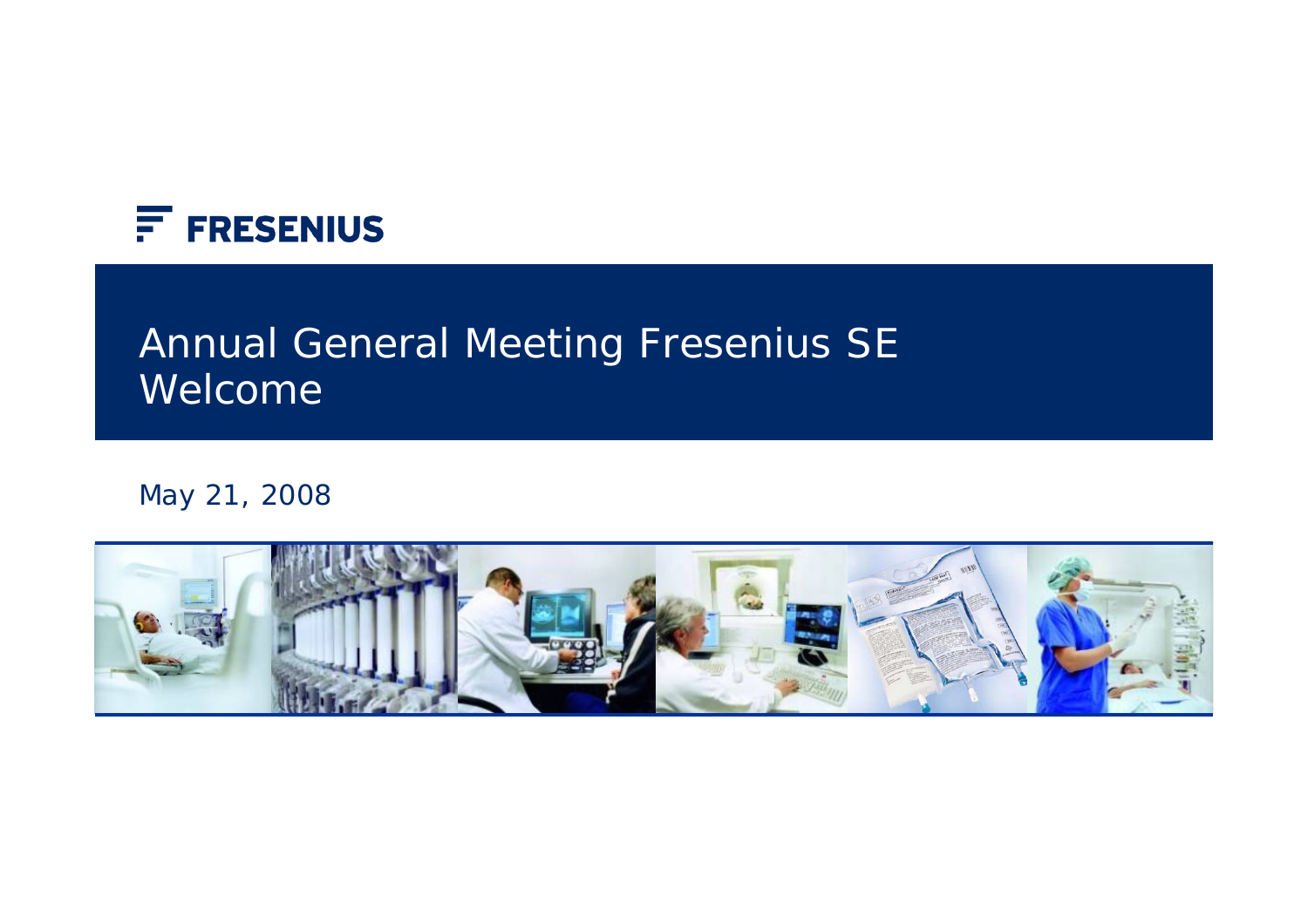

## Agenda

- I. Financial Results 2007
- II. Share Price Development
- III. 1st Quarter 2008
- IV. Outlook FY/2008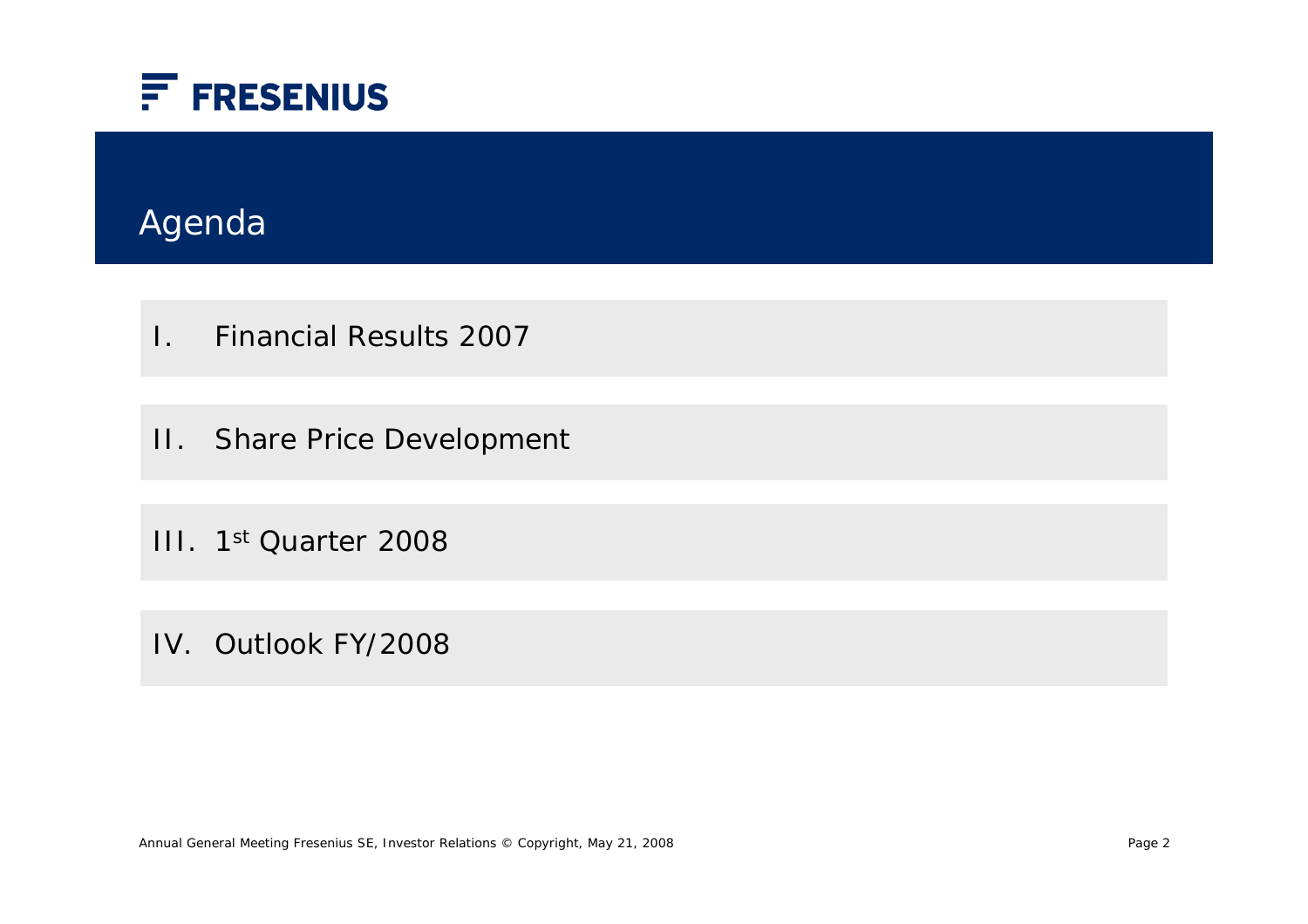

## Profitable Growth in Attractive Segments of the Health Care Market

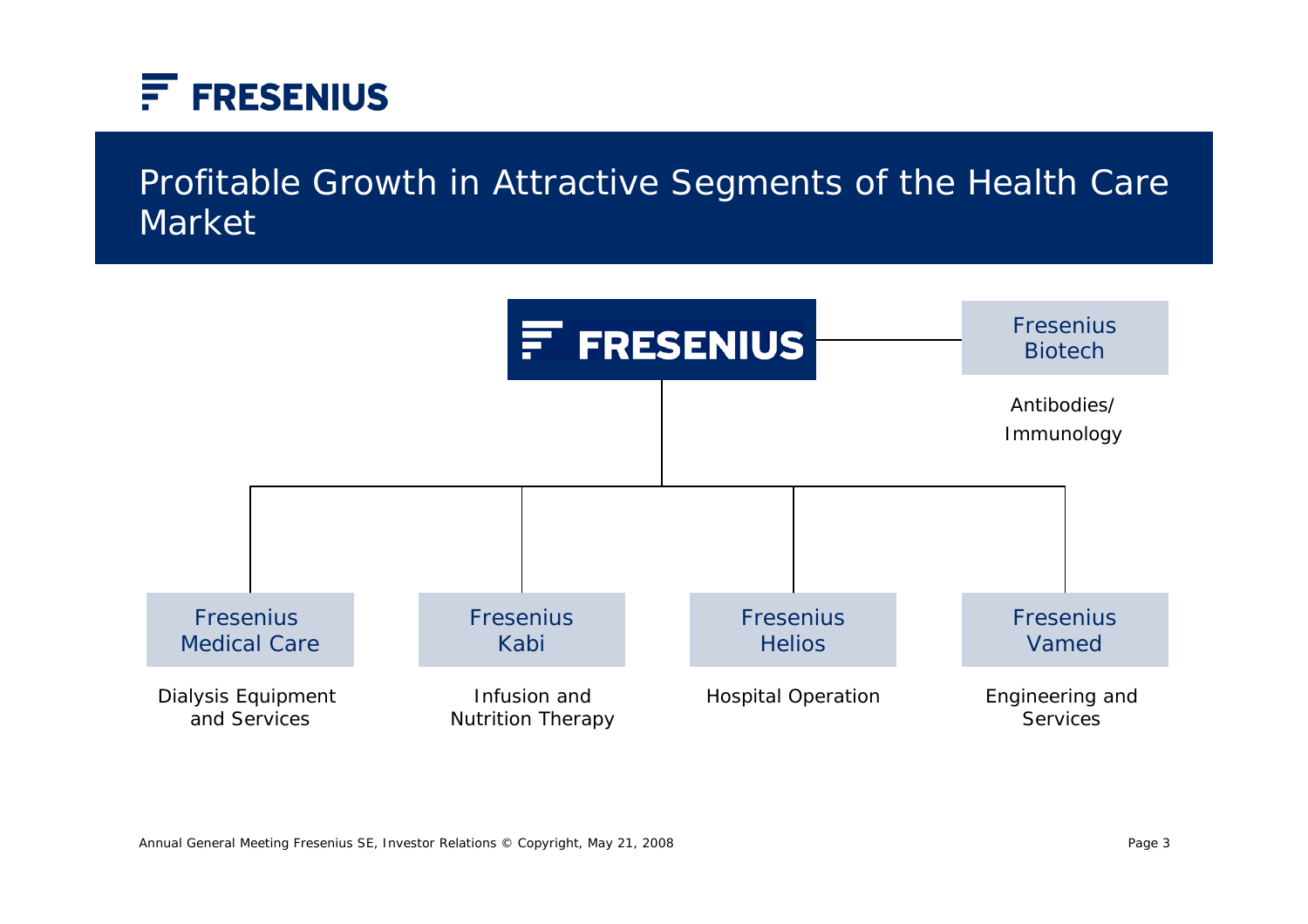

## Fresenius Group: Strong Financial Results



Annual General Meeting Fresenius SE, Investor Relations © Copyright, May 21, 2008 Page 4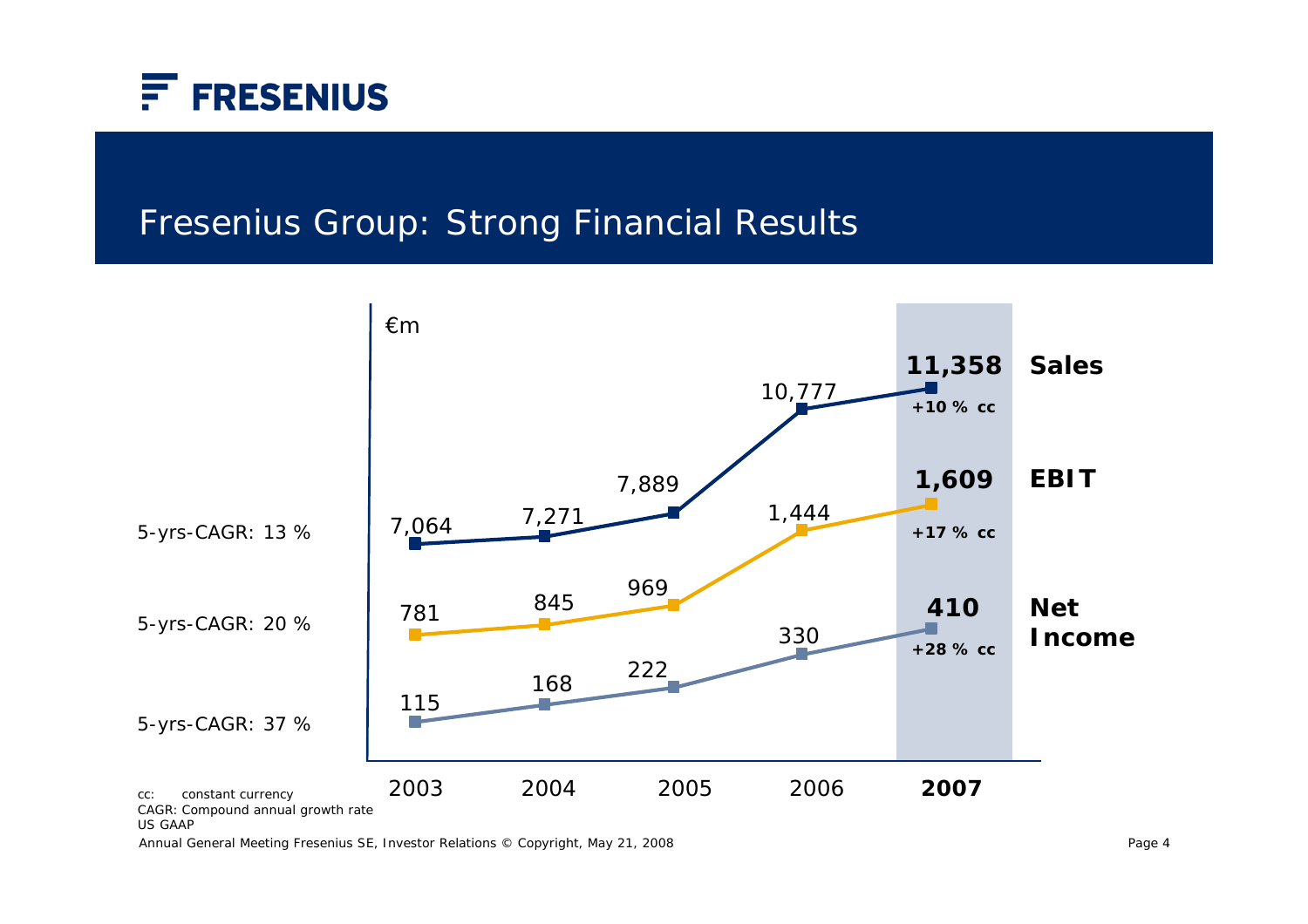

#### Fresenius SE: ~15 % Dividend Increase Proposed

- Proposed dividend: € 0.66 per ordinary share € 0.67 per preference share
- 15<sup>th</sup> consecutive dividend increase
- Total distribution:  $\epsilon$  103.2 m

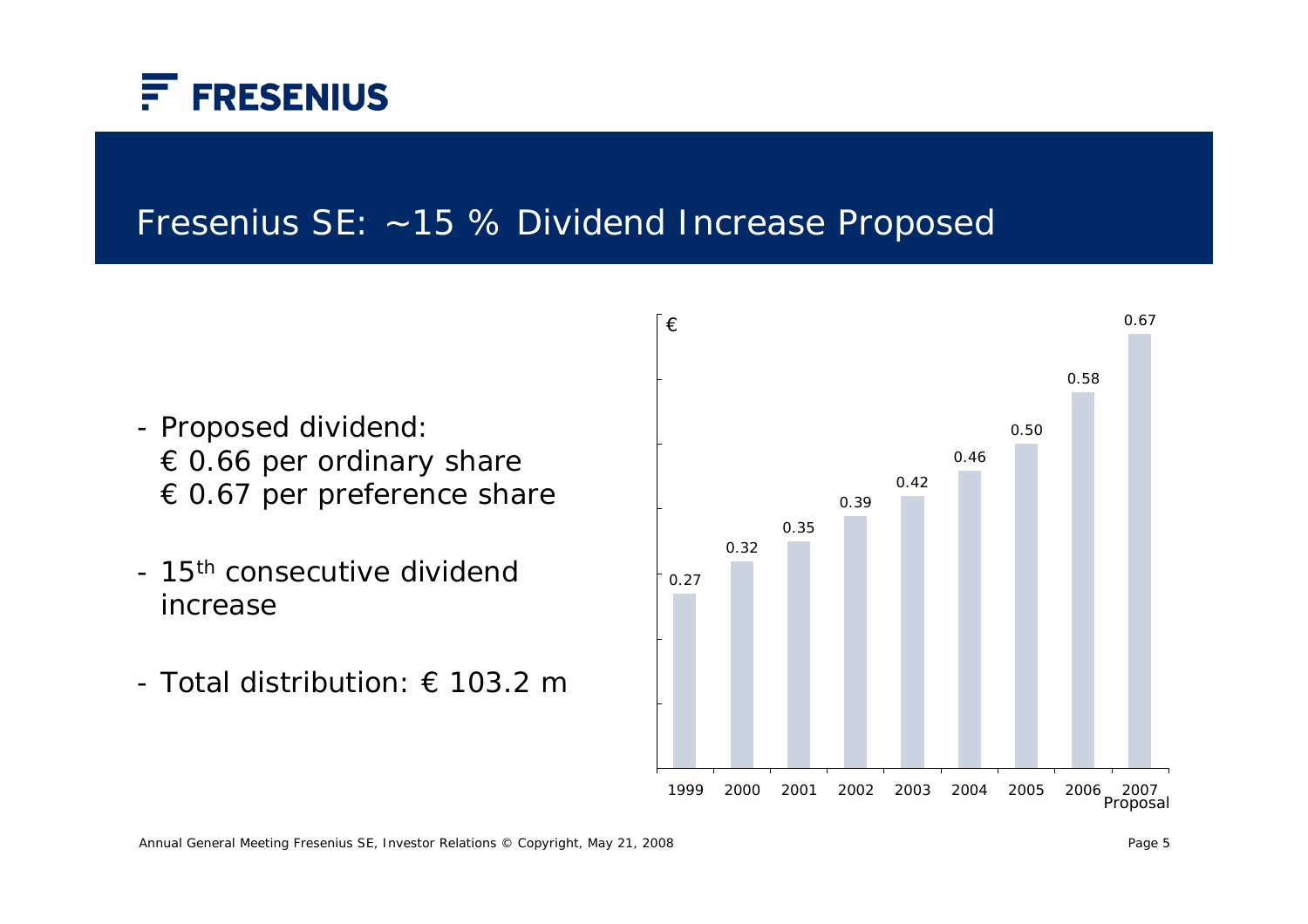

## Fresenius Share Price Development in 2007

#### **Relative share price performance Share price increase**

December 29, 2007 =  $100$ 



| Fresenius       |         |
|-----------------|---------|
| ordinary share: | $+11\%$ |

Fresenius preference share: +5 %

 $MDAX: +5 \%$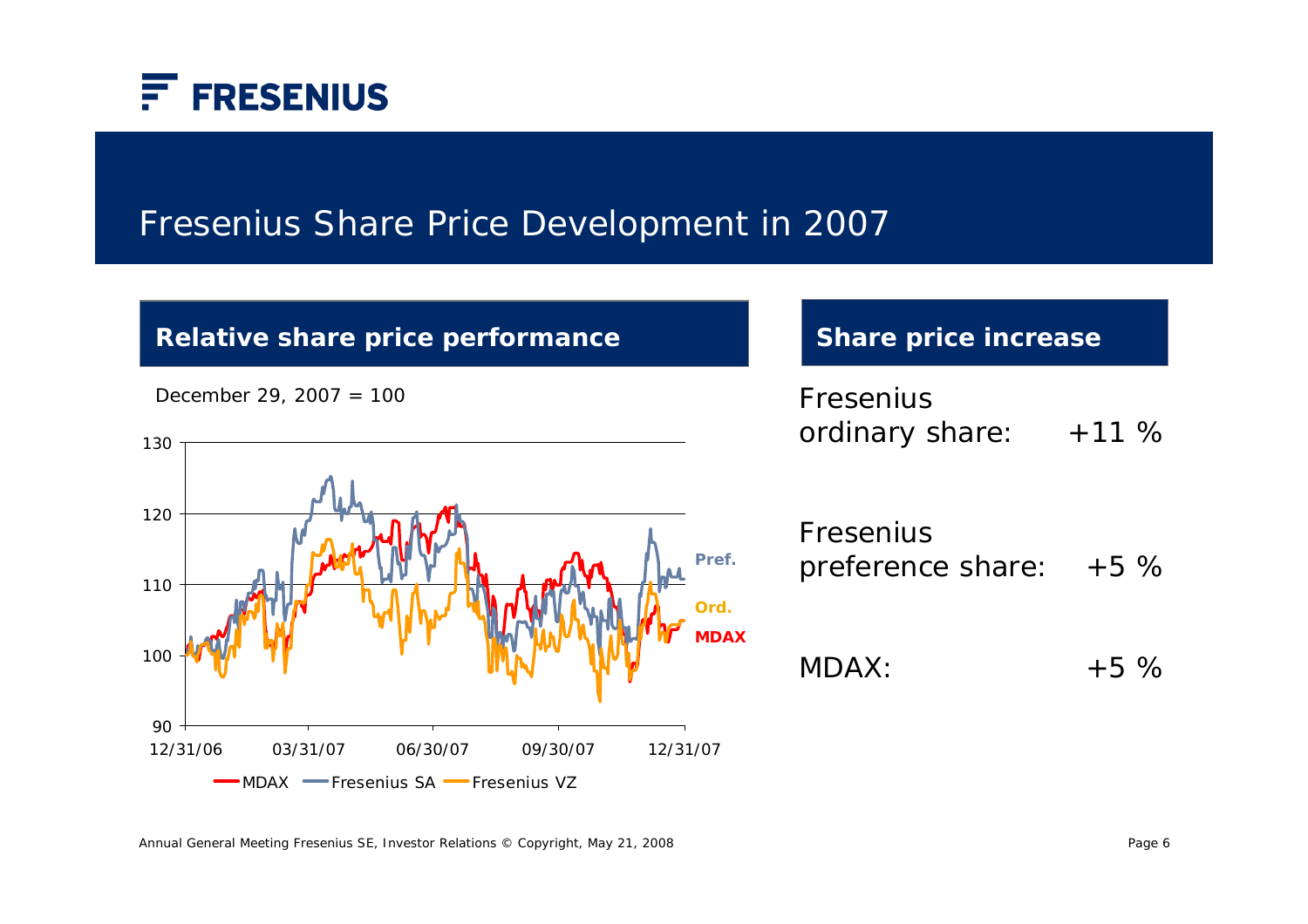

## Fresenius Group: Successful Start into 2008

|                                      | <b>Sales</b> | <b>EBIT</b> | <b>Net income</b> |
|--------------------------------------|--------------|-------------|-------------------|
| Q1/08                                | € 2,798 m    | € 377 m     | € 100 m           |
| Growth at constant<br>currency rates | 8 %          | 7%          | 13 %              |
| Growth at actual<br>currency rates   | 1%           | $-1%$       | 8%                |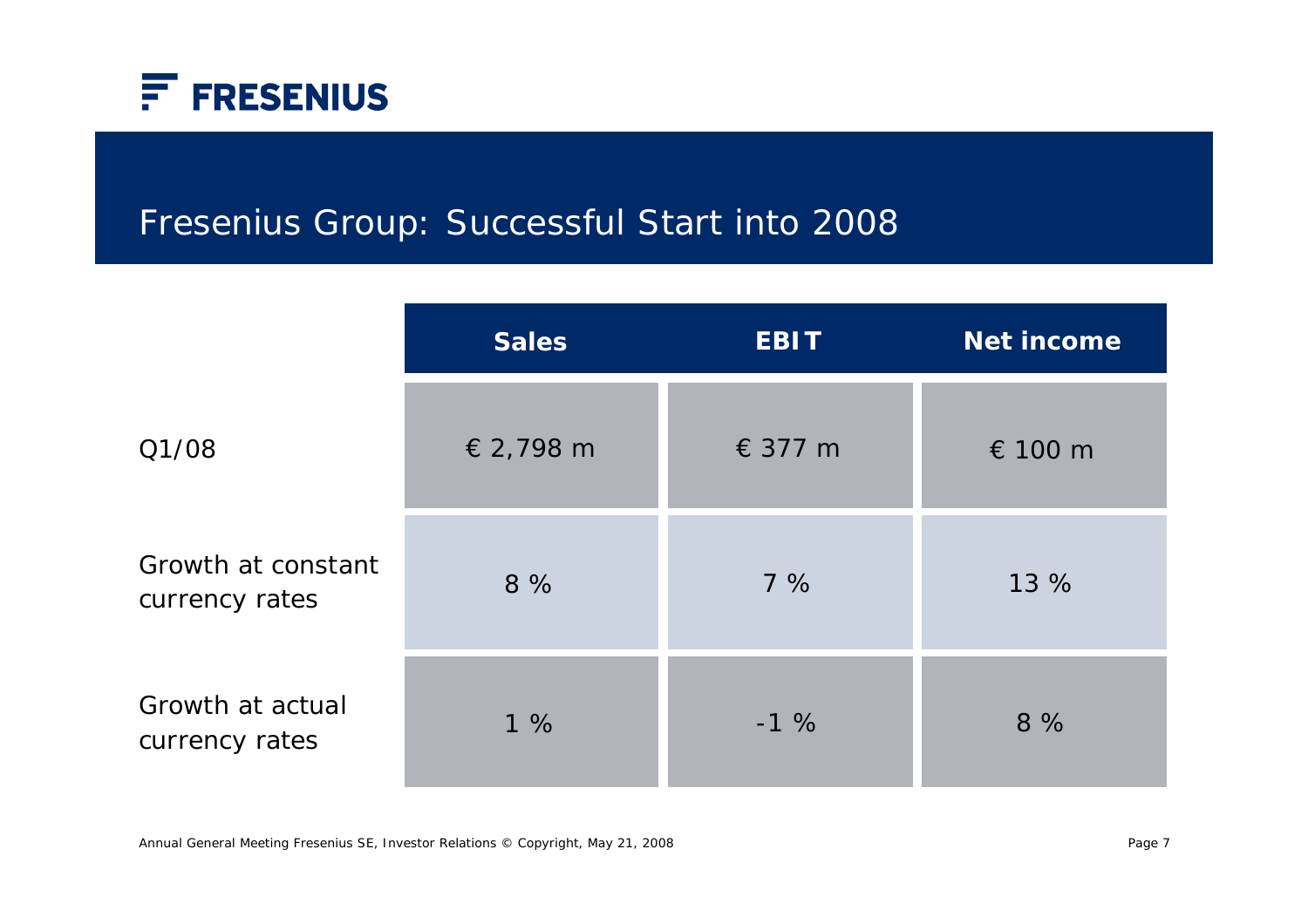

## Fresenius Medical Care: Financial Results and Outlook

#### **1st Quarter 2008**

| US\$ 2,512 m |
|--------------|
| $+8\%$       |
| US\$ 186 m   |
| $+16%$       |
|              |

#### **Outlook FY/2008**

| <b>Sales</b> | $>$ US\$ 10.4 bn |
|--------------|------------------|
| Net income   | $US$805 - 825 m$ |

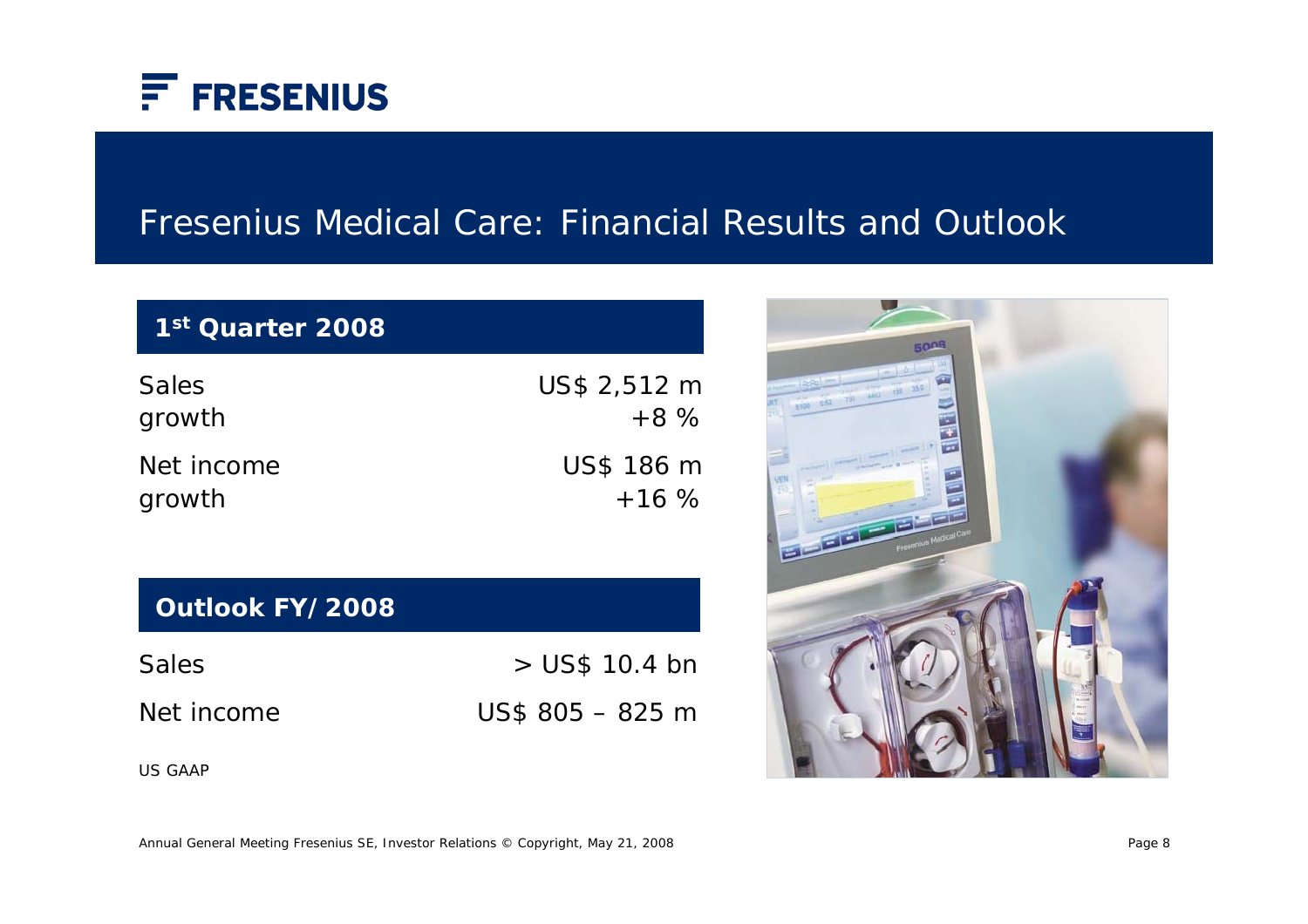

## Fresenius Kabi: Financial Results and Outlook

| 1 <sup>st</sup> Quarter 2008 |                  |
|------------------------------|------------------|
| <b>Sales</b>                 | $\epsilon$ 545 m |
| growth                       | $+13%$           |
| <b>EBIT</b>                  | $\in$ 87 m       |
| growth                       | $+13%$           |

#### **Outlook FY/2008**

| Sales growth (in constant currency) $12 - 15\%$ |        |
|-------------------------------------------------|--------|
| <b>EBIT</b> margin                              | ~16.5% |

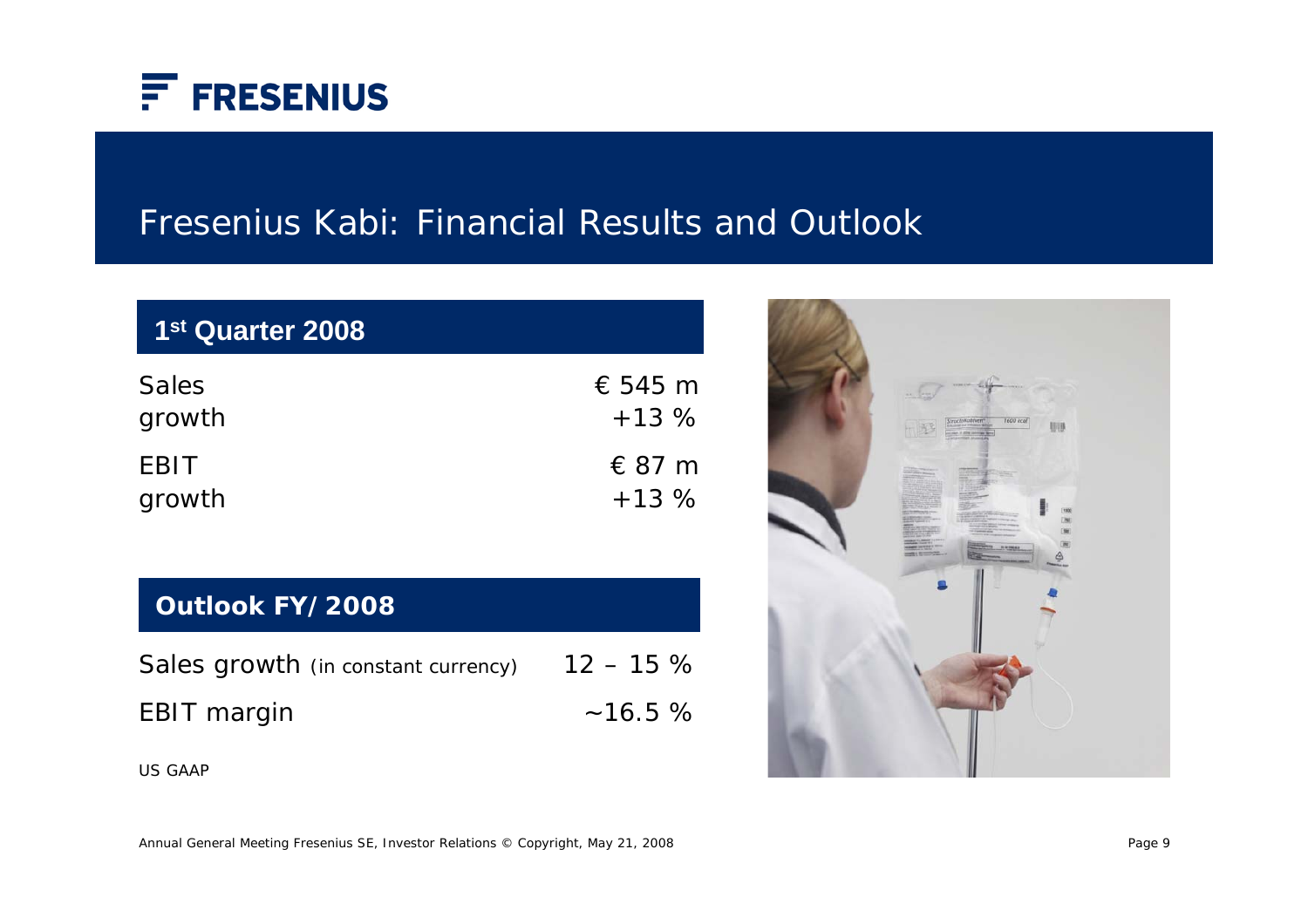

## Fresenius Helios: Financial Results and Outlook

| 1 <sup>st</sup> Quarter 2008 |                  |
|------------------------------|------------------|
| <b>Sales</b>                 | $\epsilon$ 509 m |
| growth                       | $+16%$           |
| <b>EBIT</b>                  | $\in$ 38 m       |
| growth                       | $+19%$           |

#### **Outlook FY/2008**

| <b>Sales</b> | $> € 2,050$ m |
|--------------|---------------|
| <b>EBIT</b>  | € 160 – 170 m |

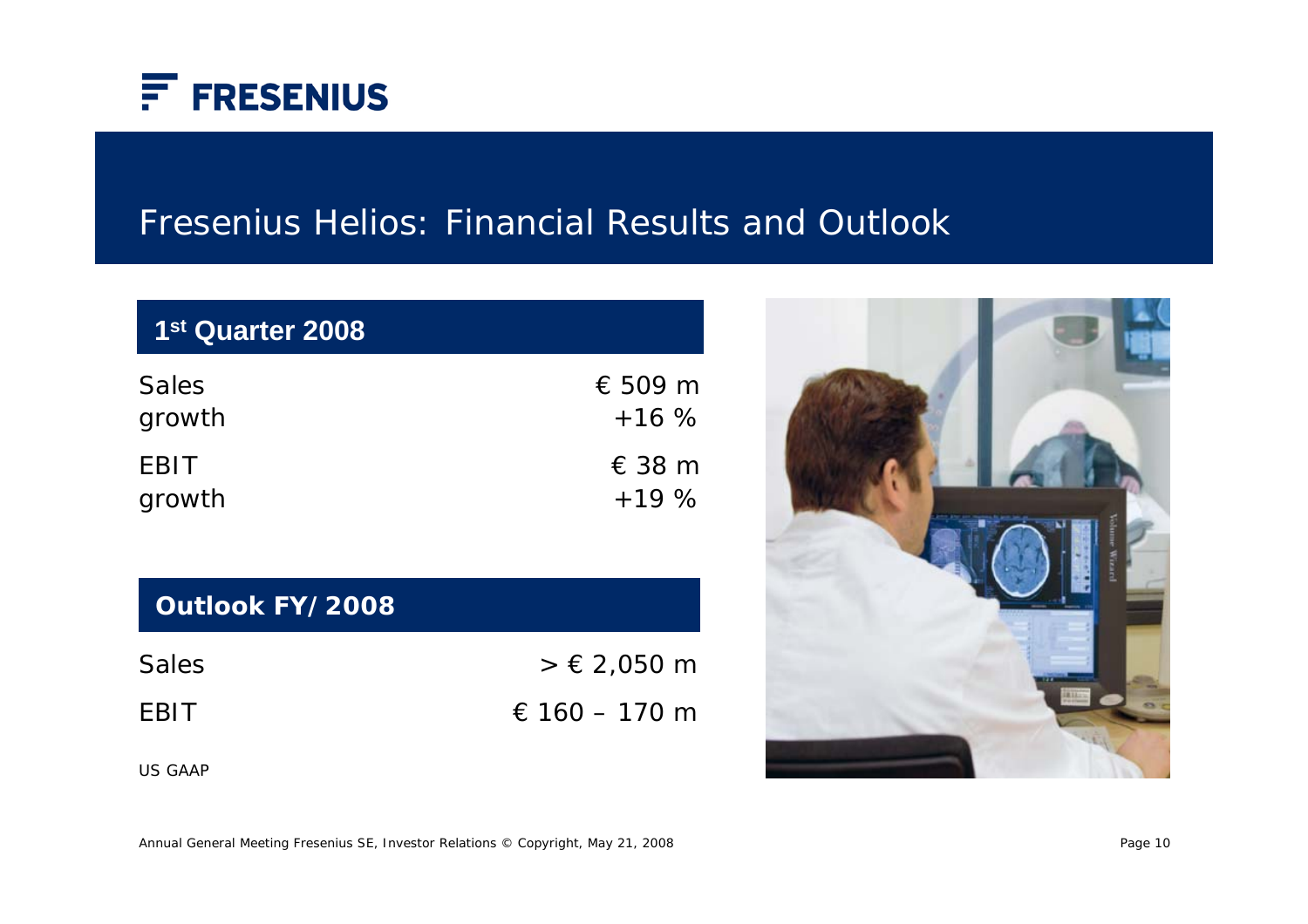

#### Fresenius Vamed: Financial Results and Outlook

| 1 <sup>st</sup> Quarter 2008 |            |
|------------------------------|------------|
| <b>Sales</b>                 | $\in$ 74 m |
| growth                       | $+1%$      |
| <b>EBIT</b>                  | $\in$ 4 m  |
| growth                       | $-20%$     |

#### **Outlook FY/2008**

| Sales growth | $5 - 10 \%$ |
|--------------|-------------|
| EBIT growth  | $5 - 10 \%$ |



Prince Court Medical Center, Kuala Lumpur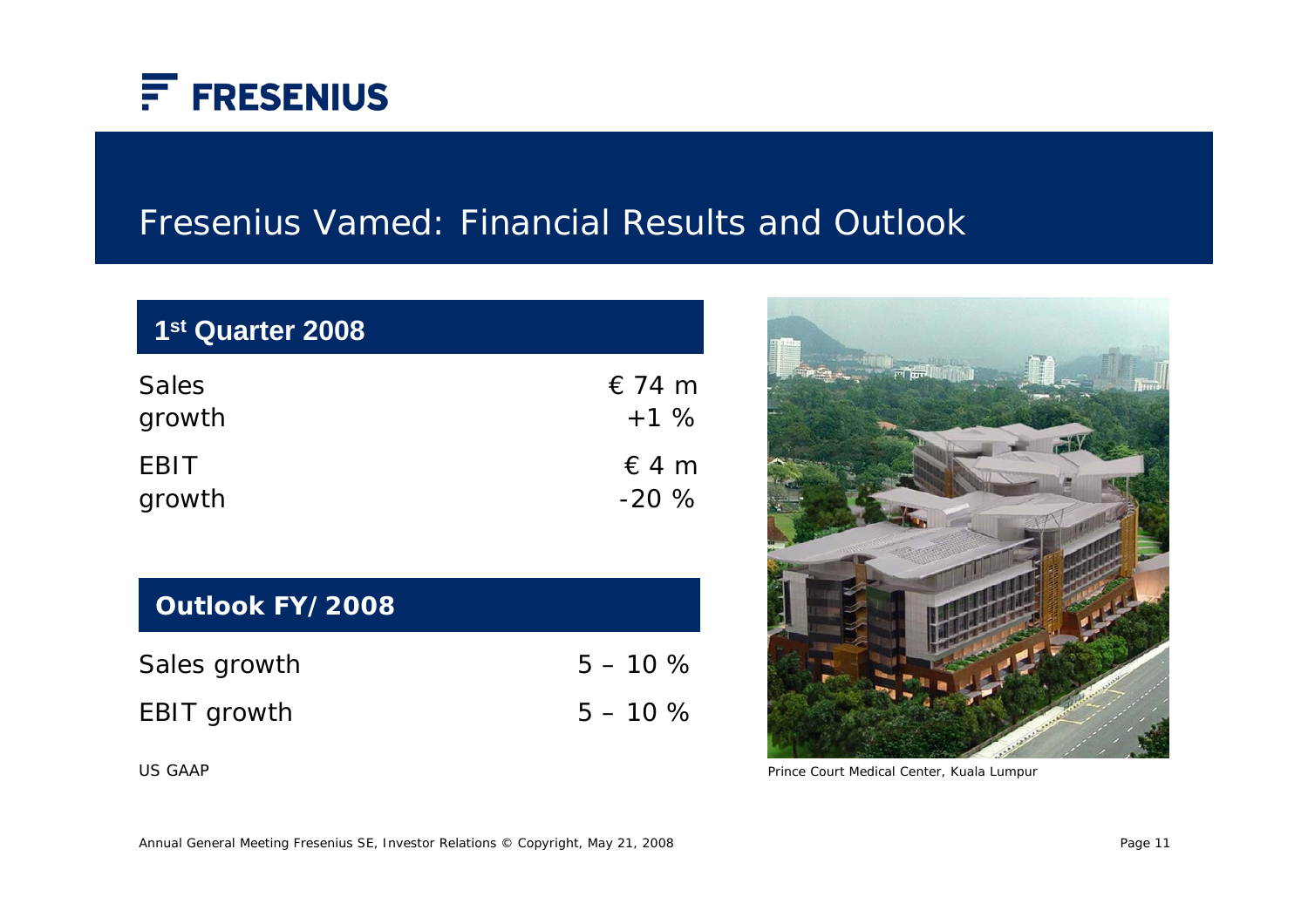

#### Fresenius Group: Positive Outlook for 2008

|                                           | <b>Guidance</b>       |
|-------------------------------------------|-----------------------|
| Revenue growth<br>in constant currency    | $8 - 10%$             |
| Net income growth<br>in constant currency | $10 - 15%$            |
| Capex                                     | $\sim \epsilon$ 750 m |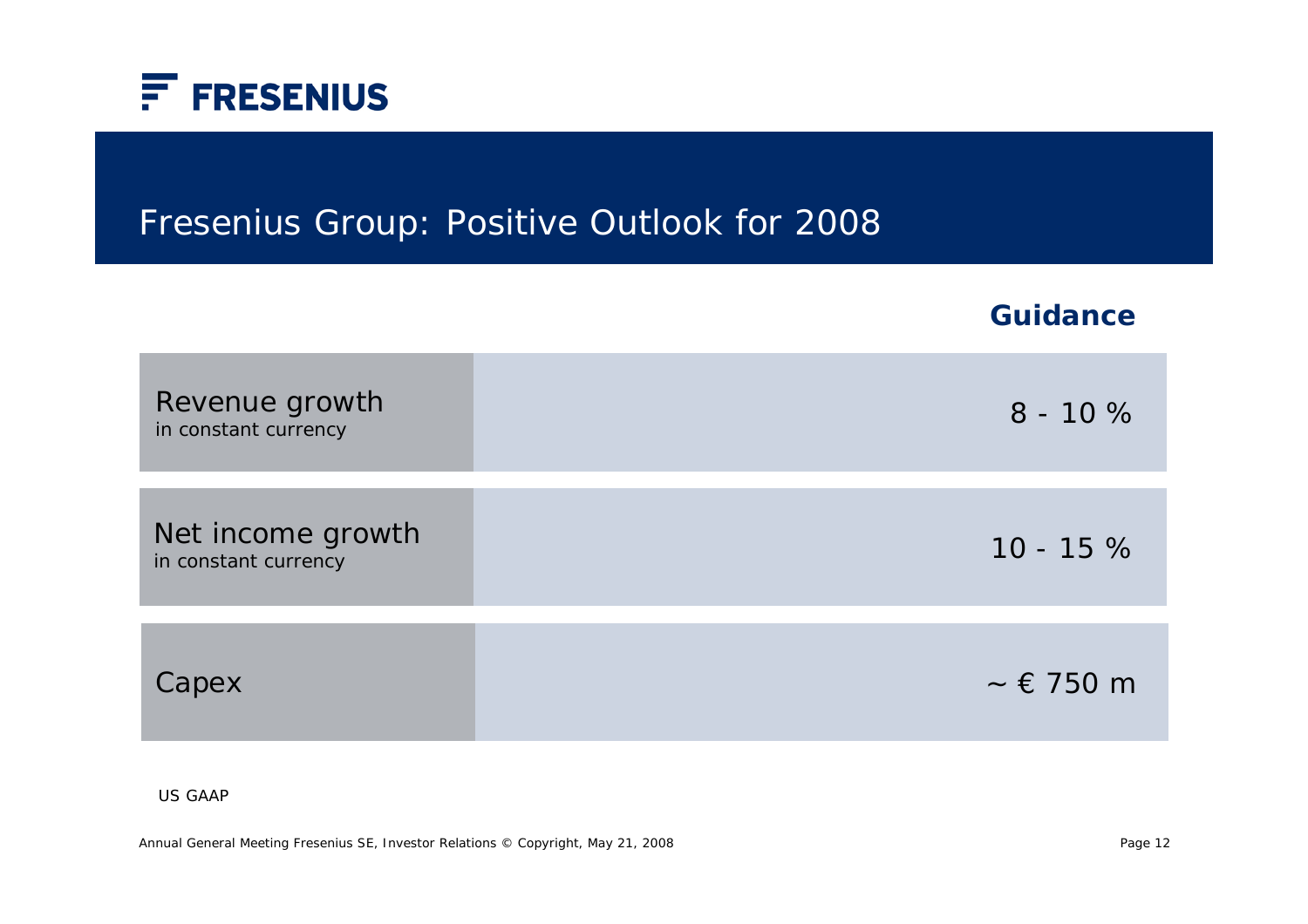

## Fresenius Group: Sustained profitable growth

- Leading position in non-cyclical markets with sustainable growth
- Industry-leading organic growth in all business segments
- International expansion drives organic growth
- Diversified Group sales and earnings base
- Successful acquisition history
- Prudent Financial Management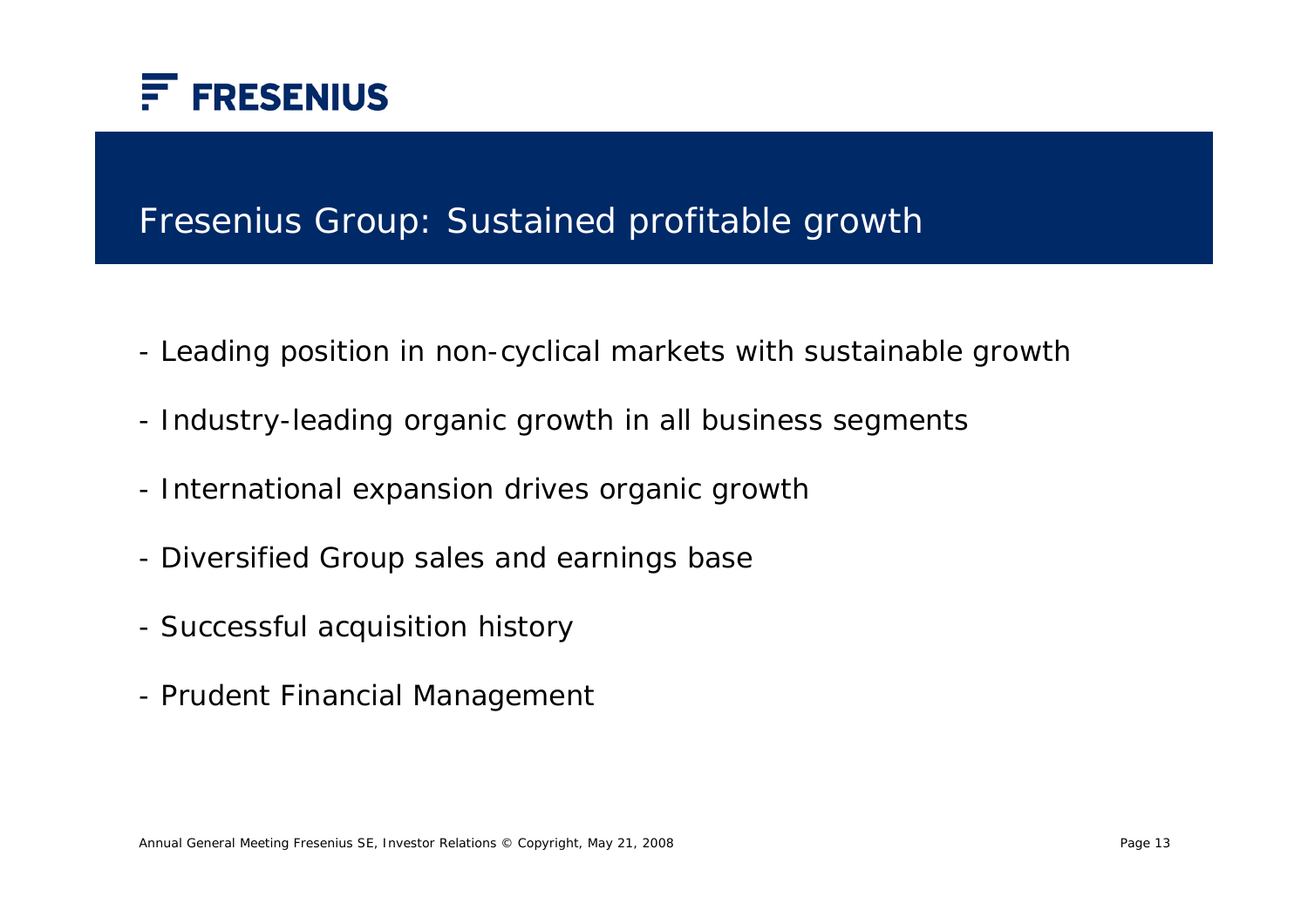

# Annual General Meeting Fresenius SE Thank you for your attention

May 21, 2008